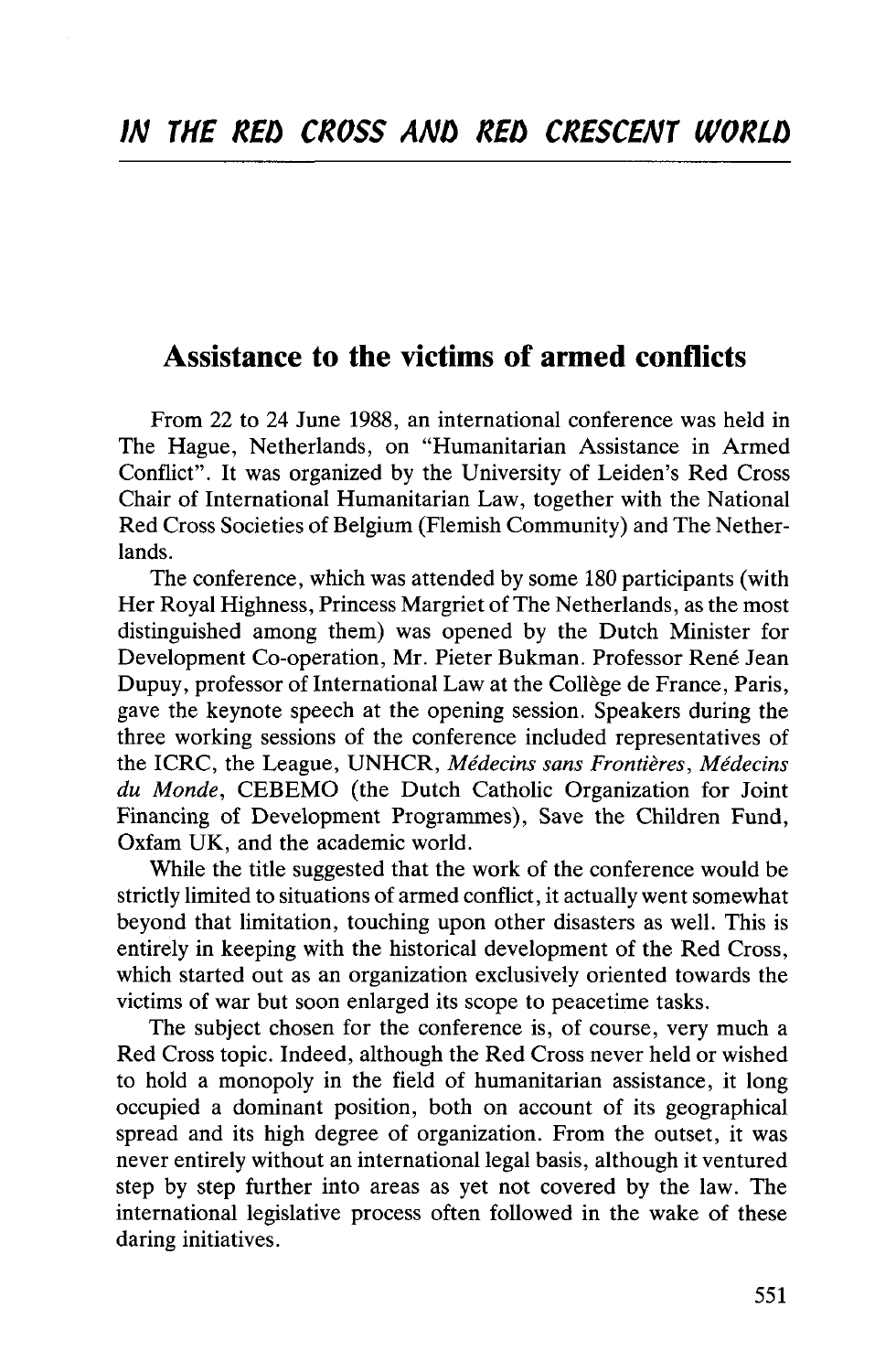The existence and further development of a body of international law supporting its work was, from one point of view, a blessing for the Red Cross. At the same time, it always entailed problems too, as treaty provisions might be open to different interpretations and the authorities concerned would often be reluctant, to say the least, to accept the interpretation most favourable from a humanitarian point of view. Also, the very existence of particular provisions might point to the silence of the treaties in force on other matters, making the humanitarian argument even more difficult to sustain.

With all this, the Red Cross was never really threatened in the past in its existence and activities: on the contrary, it (meaning both the ICRC, the National Societies and their federation, the League) enjoyed broad confidence and support both morally, where its principles were concerned, and financially.

In recent times, the situation has become more difficult and complicated. The decolonization process has made the international community more varied and less inclined to accept traditional Western standards virtually as a matter of course. New ideas are being forged into basic principles of law, for instance in the field of human rights where the debate now is about a "third generation" of such rights (including a claimed right to development and, perhaps, a right to humanitarian assistance).

The result of the decolonization process is noteworthy in another respect as well: while the Western world may have become somewhat more stable, this certainly does not yet apply to the realm of the newly independent states. In effect, violence is widespread in those areas, and much of it takes the form of internal armed conflicts—if the situation is recognized as an armed conflict at all. Assistance to the victims of those situations is far more precarious, both legally and practically, than in more traditional international armed conflicts.

Furthermore, an increasing number of agencies are now active in the assistance field, and they may start out from motives and aspirations and use stategies and tactics that are very different from those of the Red Cross. Indeed, for some of them, "activity" is synonymous with "activism", bringing them very far from the stance of impartiality and neutrality that is so essential to the Red Cross philosophy.

At the same time, all these agencies operate so to speak on the same market, both in the field, where the victims are found, and on the home front, in fund-raising in particular. They also encounter more or less the same practical difficulties as regards access to the country where they want to deploy their activities, relations with the authorities and population, transport, customs, etc.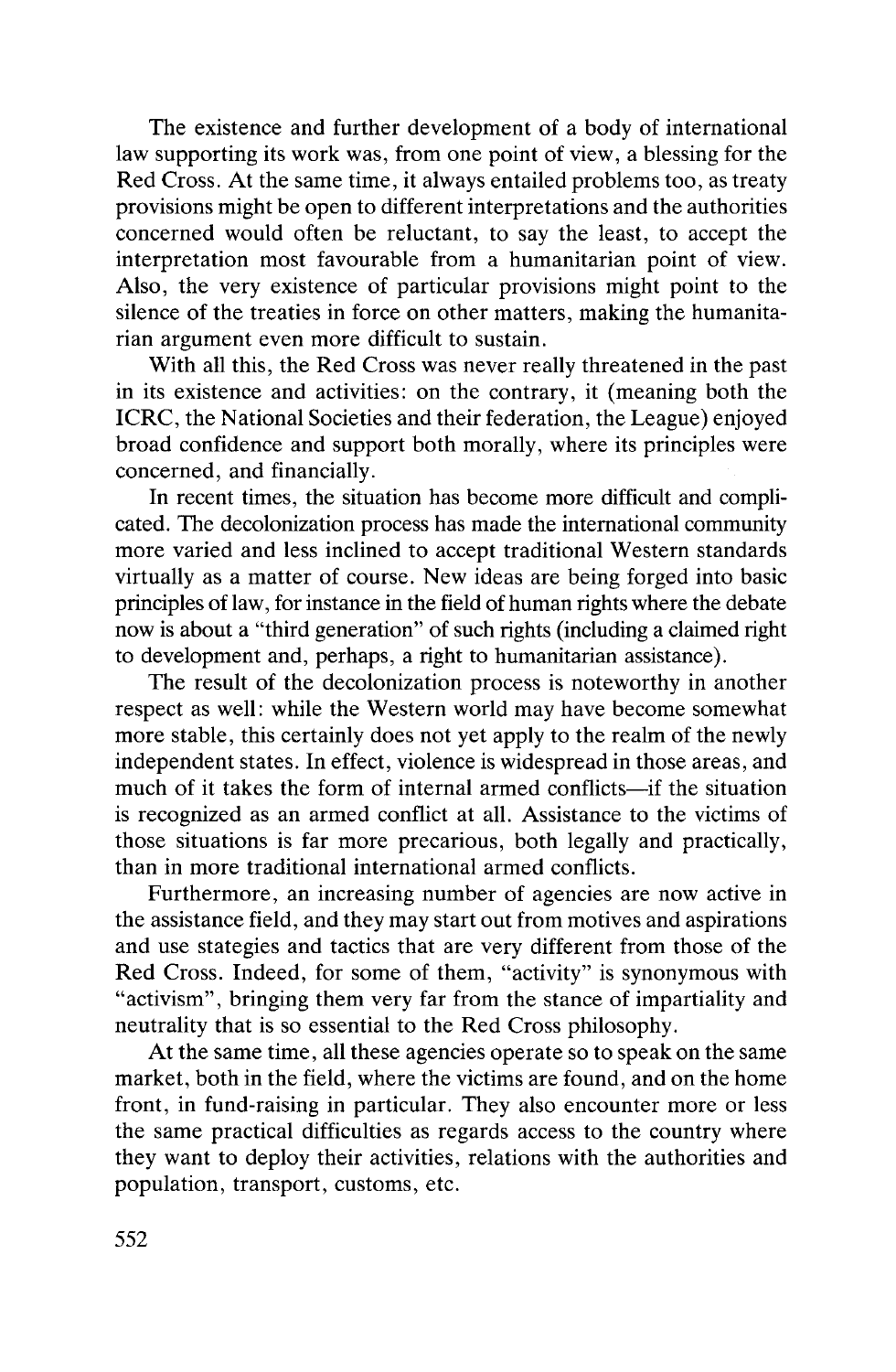In these circumstances, it is hardly surprising that conferences are held and symposia organized to examine the problems involved. The subject has long been an obvious item on the agenda of international Red Cross and Red Crescent meetings. However, its recent topicality has resulted in several special conferences: e.g. the 10th session of the Medico-Juridical Commission of Monaco, 24-26 April *1986(Annales de Droit international medical,* No. 33,1986); an International Conference under the auspices of *Medecins du Monde* and the Law Faculty of Paris-Sud, on "Humanitarian Law and Morality", Paris, 26-28 January 1987 (Mario Bettati and Bernard Kouchner (ed), *Le Devoir d'ingerence,* Paris, 1987)<sup>1</sup>; and a Round Table, organized by the Red Cross Society of Monaco in conjunction with the International Institute of Humanitarian Law, Monaco, 22-24 April 1987.2

The June 1988 Hague conference takes its place as the most recent addition to this list of events. Its purpose was to be a combined academic and practical exercise: academic, in view of the background of a number of the speakers and because no decision was intended, not even on a final resolution. But the conference was practical in that a good number of eminently practical difficulties were discussed, and many of them by expert practitioners in the field of humanitarian assistance.

The conference discussed three problem areas. One concerned questions of principle and basic purposes in providing and accepting—or refusing—humanitarian assistance. "Protection and assistance", the complex and multifaceted twin notion that covers a good part of the external activities of the ICRC and indeed has found a firm place in humanitarian treaty law, was offset here by claims of new developments in the law, leading some to postulate a "right to humanitarian assistance" (including, of course, a right to provide such assistance, if necessary, without the consent of the authorities concerned). Strikingly, nearly all speakers emphasized nonetheless that their organizations wish to respect the principles of impartiality and neutrality.

The second area of discussion covered juridical and practical problems. Among the many points raised, two were of particular interest. One was that of access to a conflict-ridden or disaster-stricken country or, in other terms, the question of consent especially of the incumbent government, even when it is a matter of access to a part of the territory

<sup>1</sup> See also "Law and Humanitarian Ethics", *International Review of the Red Cross (IRRC),* n° 257, march-april 1987, pp. 226-229.

<sup>&</sup>lt;sup>2</sup> See "Round Table on the Status of the personnel and volunteers of international See The Status of the Status of the personnel and volume and national organizations in humanitarian actions", *IRRC*, n° 259, july-august 1987, pp. 435-437.